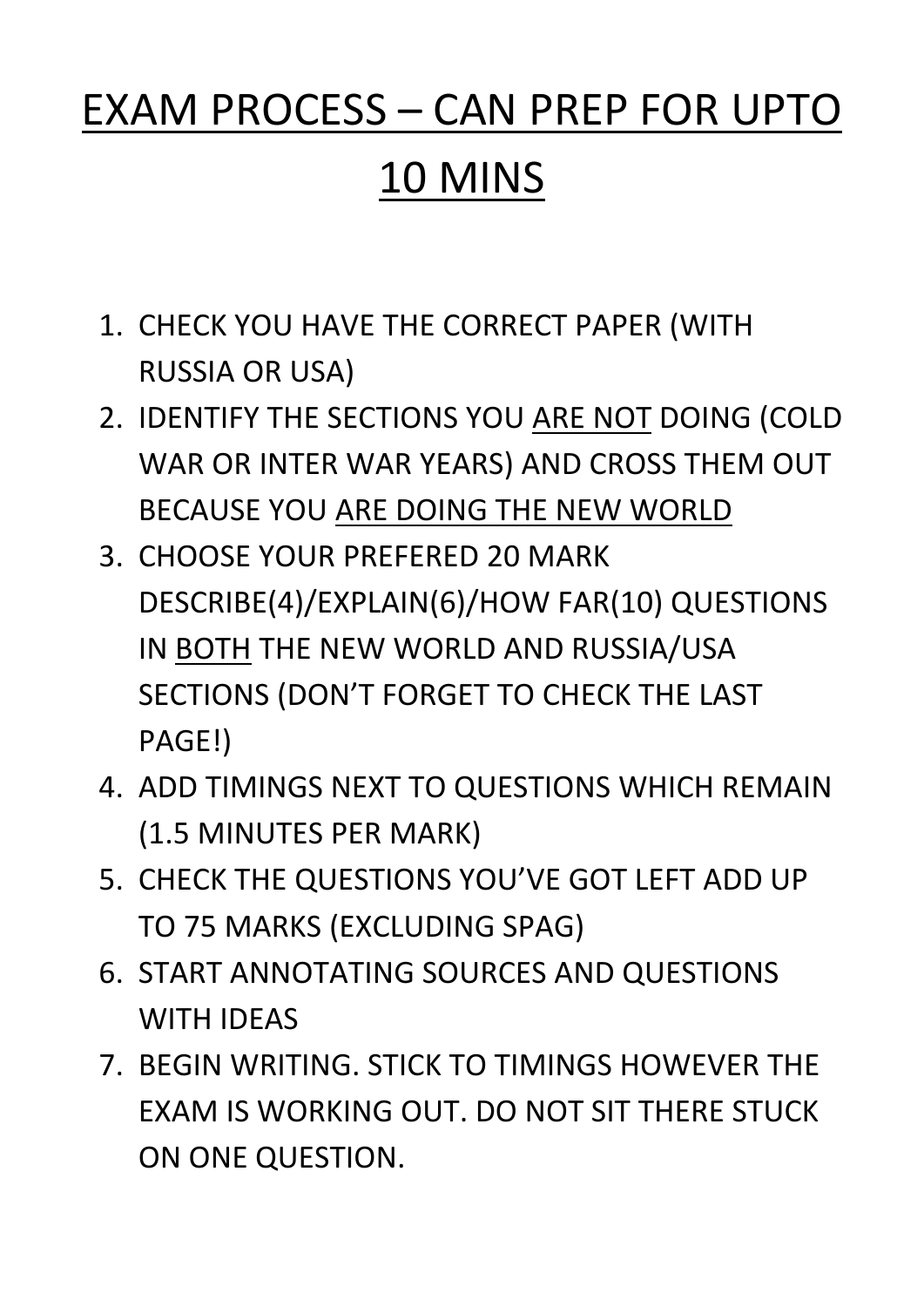# HOW TO STRUCTURE KEY QUESTIONS

# **MESSAGE OF:**

- 1. SAY MESSAGE
- 2. SUPPORT BY EXPLAINING 2 x SOURCE DETAILS
- 3. USE CK TO EXPLAIN FURTHER

### **WHY PUBLISHED:**

- 1. SAY WHY PUBLISHED
- 2. EXPLAIN SITUATION AT TIME USING CK AND LINK TO WHY AUTHOR WOULD WANT TO PUBLISH AT THAT TIME
- 3. EXPLAIN HOW SD REFLECTS THIS

# **HOW USEFUL:**

1. EXPLAIN WHY IT IS USEFUL BASED ON WHAT SOURCE SHOWS

### 2. DISCUSS W QUESTIONS AND WHETHER THAT MAKES IT USEFUL OR NOT

#### 3. USE CK TO DEMONSTRATE LIMITATED USE OF SOURCE

#### (WHAT IT DOESN'T SHOW US)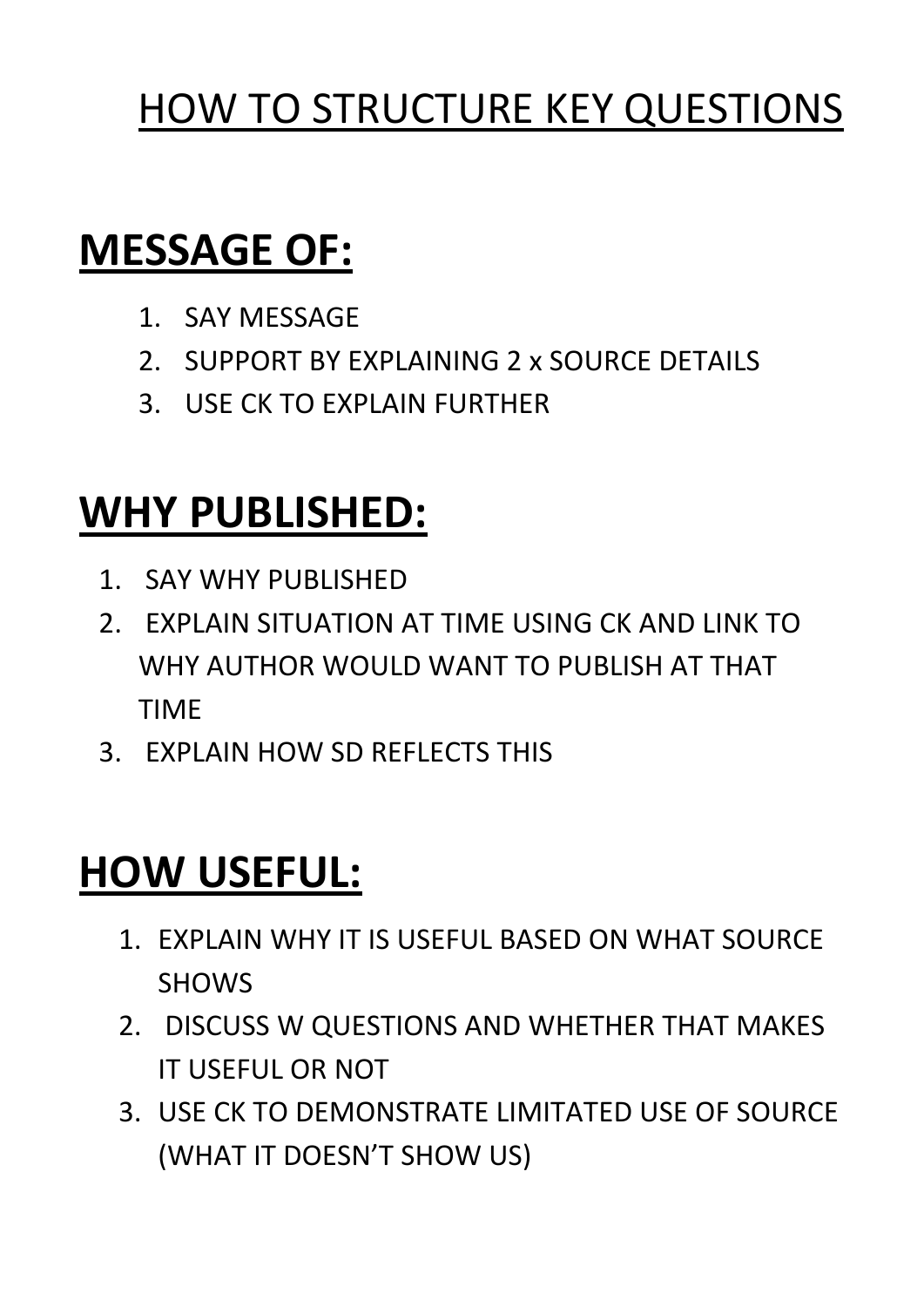# HOW TO STRUCTURE KEY QUESTIONS

### **DESCRIBE:**

2-3 SENTENCES INCLUDING EITHER 4 RELEVANT FACTS ABOUT THE QUESTION OR 2-3 WITH SUPPORTING EXPLANATION/DETAILS.

### **EXPLAIN (6 OR 8 MARKS):**

YOU NEED TO DISCUSS 2 FACTORS FOR 6 MARK QUESTION AND 3 FACTORS FOR AN 8 MARK QUESTION. IDEALLY USE A PEE STRUCTURE;

- 1. POINT: STATE THE REASON YOU WISH TO DISCUSS
- 2. EVIDENCE: TELL US A BIT ABOUT THAT REASON USING YOUR **CK**
- 3. EXPLAIN: LINK WHAT YOU HAVE DISCUSSED BACK TO THE QUESTION (IE) IF IT IS ABOUT THE CAUSES OF THE IRAQ WAR…. "THIS CONTRIBUTED TO CAUSING THE IRAQ WAR BECAUSE…)

# **HOW FAR (10 MARKS):**

MAKE SURE TO PRODUCE A 2 SIDED ARGUMENT. THERE ARE 3

#### TYPES OF HOW FAR QUESTION, BUT THE MAIN THING IS THAT

### QUESTION **AND** THE OTHER SIDE/OTHER FACTORS TOO. THE

#### YOU ARGUE EITHER THE STATEMENT / REASON GIVEN IN THE

#### ONLY EXCEPTION IS WHEN IT GIVES YOU A LIST OF THINGS TO DISCUSS, IN WHICH CASE DISCUSS ONLY THOSE. **USE A PEE**

#### **STRUCTURE FOR EACH PARAGRAPH**